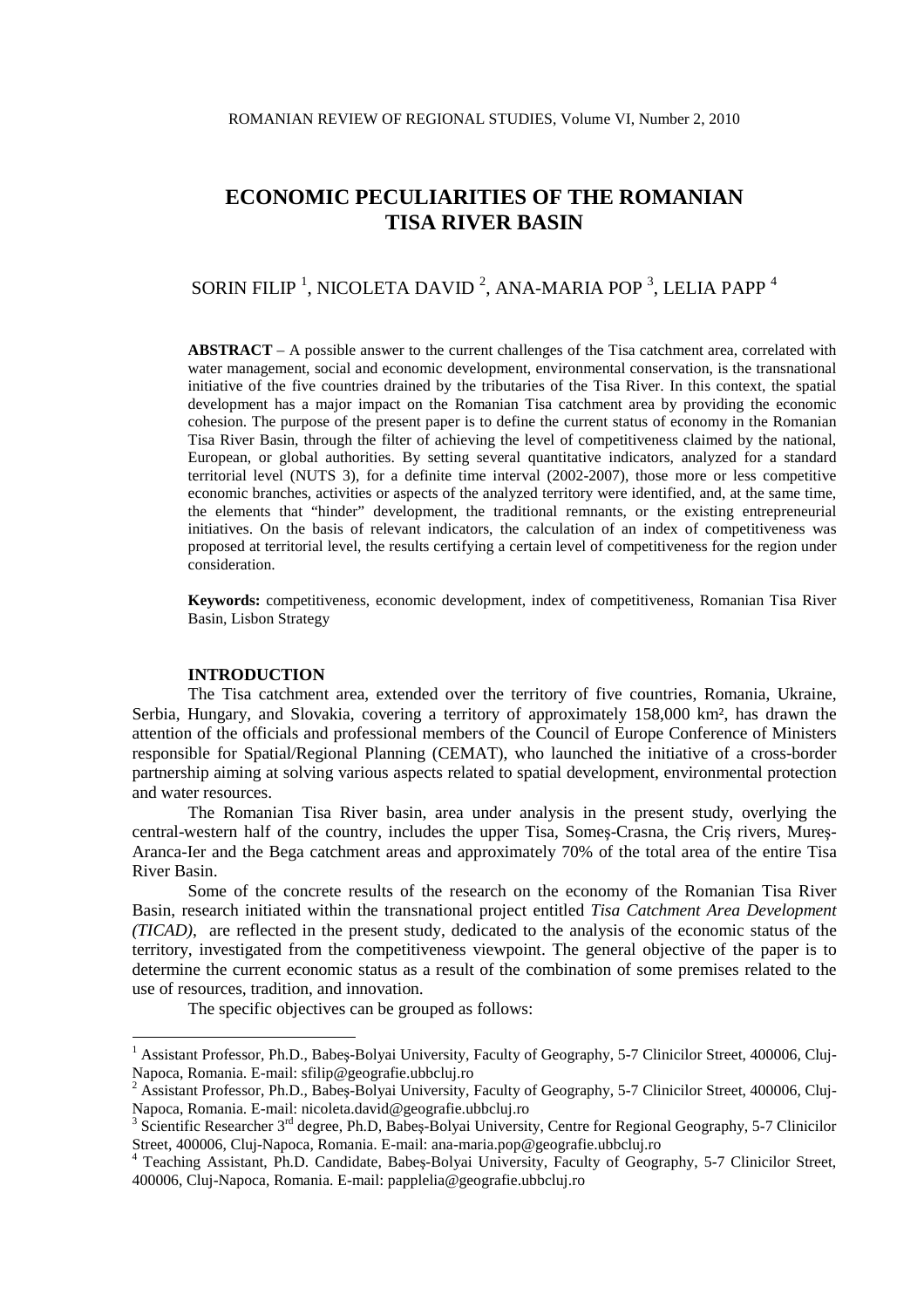- establish a working methodology and select the relevant indicators for determining the level of territorial competitiveness;
- underline the general macroeconomic framework, the registered deficiencies, the strengths of certain economic activities;
- analyse, in a concrete manner, the economic indicators that show a true picture of the employment degree, of the entrepreneurial environment, the industry performance or innovation trends in economic sector;
- calculate the index of competitiveness of the analysed territorial system, its spatial representation, and determine the degree of competitiveness at the county level;
- validation of the hypothesis (invalidation or confirmation) launched in the research methodology.

# **METHODOLOGY**

#### **Analysed area**

The designation of the territory has generally followed the hydrographical delimitation; however, the spatial clippings were made according to the administrative borders to match the territorial units for statistics. Thirteen counties were included in the analysed territory, totalizing 1,006 administrative-territorial units and a population of over 6 million inhabitants.

| <b>Territory</b> | Administrative-territorial units (NUTS levels, NUTS codes) |                                                                     |  |  |  |
|------------------|------------------------------------------------------------|---------------------------------------------------------------------|--|--|--|
|                  | NUTS <sub>0</sub>                                          | Romania (RO)                                                        |  |  |  |
|                  | NUTS1                                                      | Macroregion 1 (includes the North-West and the Centre Regions) and  |  |  |  |
|                  |                                                            | Macroregion 4 (includes the West Region) (RO1)                      |  |  |  |
|                  | NUTS <sub>2</sub>                                          | North-West Region (RO11), Centre Region (RO12), West Region (RO42)  |  |  |  |
| Romanian Tisa    | NUTS3                                                      | Bihor County (RO111), Bistrița-Năsăud County (RO112), Cluj County   |  |  |  |
| River basin      |                                                            | (RO113), Maramureș County (RO114), Satu Mare County (RO115), Sălaj  |  |  |  |
|                  |                                                            | County (RO116), Alba County (RO121), Harghita County (RO124), Mures |  |  |  |
|                  |                                                            | County (RO125), Sibiu County (RO126), Arad County (RO421),          |  |  |  |
|                  |                                                            | Hunedoara County (RO423), Timiș County (RO424)                      |  |  |  |
|                  | NUTS5                                                      | 1006 Communes, cities and towns                                     |  |  |  |
|                  | $LAU-2$                                                    | 4664 Component settlements                                          |  |  |  |

## **Table 1.** *Administrative classification of the studied territory*

#### **Working hypothesis**

By stating the general objective of the paper, that of determining the current economic status of a territory, marked by a series of disadvantages but also strengths, the paper seeks to demonstrate a hypothesis whose validation is directly conditioned by the indicators taken into account and by their availability, namely: *Capitalizing a strong tradition in the development of economic sectors and branches, the economy of the Romanian Tisa River Basin is characterized by a competitive economy*.

 Regardless of the approached perspective, competitiveness aims at enhancing the inhabitants' standard of living, increasing productivity and the employment of human resources. Analysing the European and international reports, competitiveness can be measured by a series of indicators, provided that they can be accessed, the heterogeneity of the data deriving from their unavailability in the official statistics. Without adopting a certain model from the reports dedicated to the analysis of competitiveness, due to a set of data missing at regional or county level, some of the indicators relevant for the economic development of a territory have been selected (Table 2).

 The attempt to validate the launched hypothesis is based also on resolving questions such as: **-** What is the contribution of agriculture to the territorial economic development?

**-** Are there intensive relations of collaboration between the stakeholders in charge of economic development?

**-** Can the entrepreneurial environment created in the analysed territory sustain its economic development?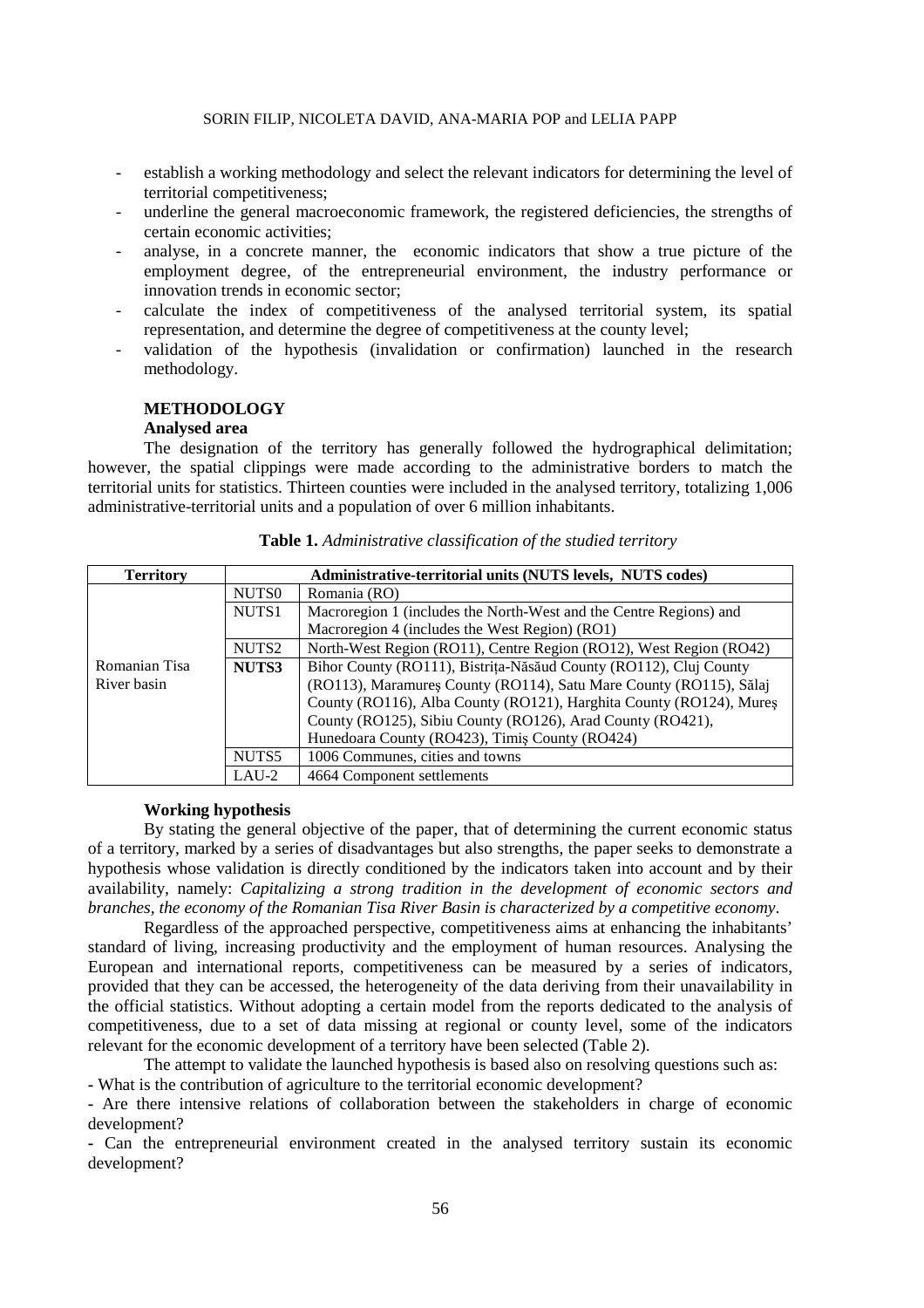| Name of<br>indicator             | Indicator measuring instrument/<br><b>Sub-indicators</b>                                             | Objective                                                                                                                                                         | <b>Territorial level</b><br>of reference | <b>Source</b>                                        |
|----------------------------------|------------------------------------------------------------------------------------------------------|-------------------------------------------------------------------------------------------------------------------------------------------------------------------|------------------------------------------|------------------------------------------------------|
|                                  | 1.1. Gross added value                                                                               | Measure the economic power of a region                                                                                                                            | NUTS2                                    | <b>INSSE</b>                                         |
|                                  | 1.2. GDP                                                                                             | Determine the economic efficiency                                                                                                                                 | NUTS3                                    | <b>INSSE</b>                                         |
| 1.3. GDP/capita                  |                                                                                                      | Determine the inhabitants' standard of living                                                                                                                     | NUTS3                                    | <b>INSSE</b>                                         |
| 1.Productivity                   | 1.4. Productivity, by activity branches (*only the<br>productivity of secondary sector is available) | Measure the competitiveness of the region and assess the human<br>potential                                                                                       | NUTS3                                    | <b>INSSE</b>                                         |
|                                  | 1.5. Level of agricultural technology (no. of<br>tractors, no. of harvesters)                        | Determine the needs and the possibilities to increase the production<br>capacities                                                                                | NUTS3                                    | <b>INSSE</b>                                         |
|                                  | 2.1. Occupational structure of the population, by<br>activity branches                               | Determine the inhabitants' preference for a particular type of economic<br>activity and the employability of the workforce                                        | NUTS3                                    | <b>INSSE</b>                                         |
| 2.Human                          | 2.2. Number of unemployed persons                                                                    | Determine the social performance of the territory                                                                                                                 | NUTS3                                    | <b>INSSE</b>                                         |
| resources                        | 2.3. Unemployment rate                                                                               | Present the weaknesses in the labour market<br>Select the diversification degree of occupations and Highlight certain<br>attitudes of attitudes of discrimination | NUTS3                                    | <b>INSSE</b>                                         |
| 3. Active<br>economic            | 3.1. Number of active companies, by activity<br>branches                                             | Reflect the degree of specialization<br>Determine the capacity of an economy to produce high-tech goods and<br>services                                           | NUTS3                                    | <b>INSSE, Trade Registry,</b><br>Ministry of Finance |
| agents                           | 3.2. Number of SMEs                                                                                  | Determine the occupancy degree of human resources                                                                                                                 | NUTS3                                    | <b>INSSE, Trade Registry,</b><br>Ministry of Finance |
| 4. Ecological<br>agriculture     | 4.1. Patented agricultural products                                                                  | Select the opportunities to relaunch agriculture                                                                                                                  | NUTS0                                    | <b>MADR</b>                                          |
| 5.Research &                     | 5.1. Rate of researchers                                                                             | Highlight the degree of support for research and innovation activities                                                                                            | NUTS3                                    | <b>INSSE</b>                                         |
|                                  | 5.2. Total expenditures from research activity                                                       | Determine the development potential of the economy based on                                                                                                       | NUTS3                                    | <b>INSSE</b>                                         |
| development                      | 5.3. Number of submitted patent applications                                                         | knowledge and technology                                                                                                                                          | NUTS3                                    | <b>INSSE</b>                                         |
| 6.NGOs                           | 6.1. Share of NGOs, by activity fields                                                               | Highlight the degree of participation of civil society in spatial<br>development and in promoting the access to information                                       | NUTS3                                    | StrawberryNet                                        |
| 7. Modern retail<br>market       | 7.1. Number of modern retail units                                                                   | Degree of adaptation to market requirements                                                                                                                       | NUTS3                                    | Revista Piața                                        |
| 8.Business<br>infrastructure     | 8.1. Number of industrial parks                                                                      | Determine the increase in the number of jobs and the volume of direct<br>foreign investment                                                                       | NUTS3                                    | <b>County Councils</b>                               |
| 9.Land use                       | 9.1. Share of agricultural area in total area<br>agricultural land                                   | Identify the human pressure on land use                                                                                                                           | NUTS3                                    | <b>INSSE</b>                                         |
|                                  | 9.2. Density of LSU/100 ha agricultural land                                                         | Determine the degree of land capitalization                                                                                                                       | NUTS3                                    | <b>INSSE</b>                                         |
|                                  | 10.1. Structure of cultivated land                                                                   | Determine the degree of specialization of agriculture and producers                                                                                               | NUTS3                                    | <b>INSSE</b>                                         |
| 10.Agricultural<br>structure and | 10.2. Livestock structure                                                                            | Highlight the existing livestock diversity and specialization and<br>establish local zoning                                                                       | NUTS3                                    | <b>INSSE</b>                                         |
| production                       | 10.3. Plant production                                                                               | Determine the economic efficiency of the territory                                                                                                                | NUTS3                                    | <b>INSSE</b>                                         |
|                                  | 10.4. Animal production                                                                              |                                                                                                                                                                   | NUTS3                                    | <b>INSSE</b>                                         |

**Table 2.** *Benchmark indicators of the economic development of the Romanian Tisa Basin*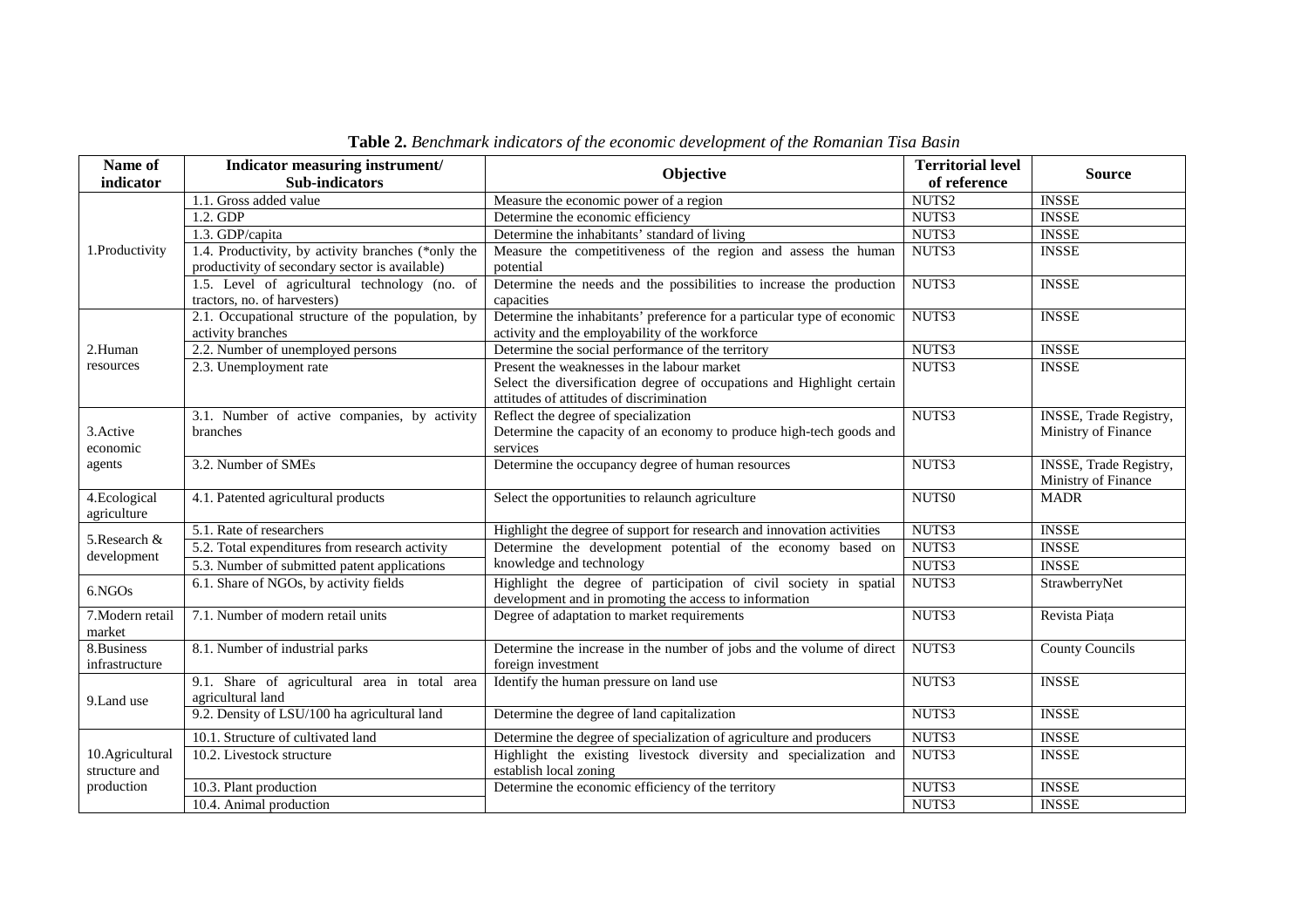#### **Methodological norms**

As regards the methodological aspect of validating a hypothesis, the following aspects were necessary to be taken into account:

- the *designation of a set of indicators and sub-indicators*, as well as the setting of some objectives for each sub-indicator, which seeks to capture the general economic features, economic specialization, existing competitive disparities, openness towards high-tech, etc.;
- the *time interval* taken into consideration includes the period between 2002 and 2007 for most of the indicators, this interval offering a uniformity of the data supplied by the institutions in the territory. Exceptions to this rule are represented by some indicators registered in official statistics for the current or previous year (e.g. NGOs, top companies, industrial parks);
- *NUTS 3* was chosen as the *territorial benchmark level* as most of the indicators could be analyzed in terms of collected data. The uncertainty of some data, their lack of centralization at the level of the responsible institutions, the lack of data homogenization within the administrative-territorial units led to the analysis of certain indicators at national or regional level (number of individual agricultural holdings);
- the authenticity of the indicators' values is provided by the *official, national data source*, as well as electronic data sources and, for comparative analyses, the EUROSTAT data.

Based on the analyzed list of indicators, the most relevant indicators were selected and a *competitiveness indicator* was proposed, where the variables in question are the share of population employed in agriculture, share of population employed in services, share of employed population, rate of researchers, unemployment rate, GDP per capita, productivity in industrial sector. The values obtained indicate a certain degree of competitiveness for each county included in the territory under consideration.

# **RESULTS**

## **General economic context of the Romanian Tisa River Basin**

 By extension and by the presence of an important number of medium and large-sized towns, the analysed territory cumulates an important segment of the national economy. The analysis of some economic parameters comes to support, as it will be presented below, both the importance of the analysed territory in the national context and the manner of its integration.





As in the case of national economy, **gross domestic product** has registered a continuous increase in the interval under consideration, so that in 2007, its value was approximately 2.5 higher than the value for 2002, in the conditions in which the increase of the GDP in the European Union (27) was 1.2 times higher. This trend was within the national picture of the evolution of GDP, the growth placing Romania up to the 17 rank in the 2006 European rankings (place also maintained in

2007, when the GDP value was 121 billion euros), with a value of 96.9 billion euros out of which the analysed territory contributed with almost 1/3 (i.e. 30,012,051,535 euros). The territorial differences of this indicator are significant, both as regards the values registered in 2007 and the increase between 2002 and 2007. In 2007, the highest values of the GDP were registered in the counties of Timiş and Cluj, each of them with more than 5 billion euros, while counties such as Satu Mare, Harghita, Bistrita-Năsăud and Sălaj did not exceed 1.6 billion euros.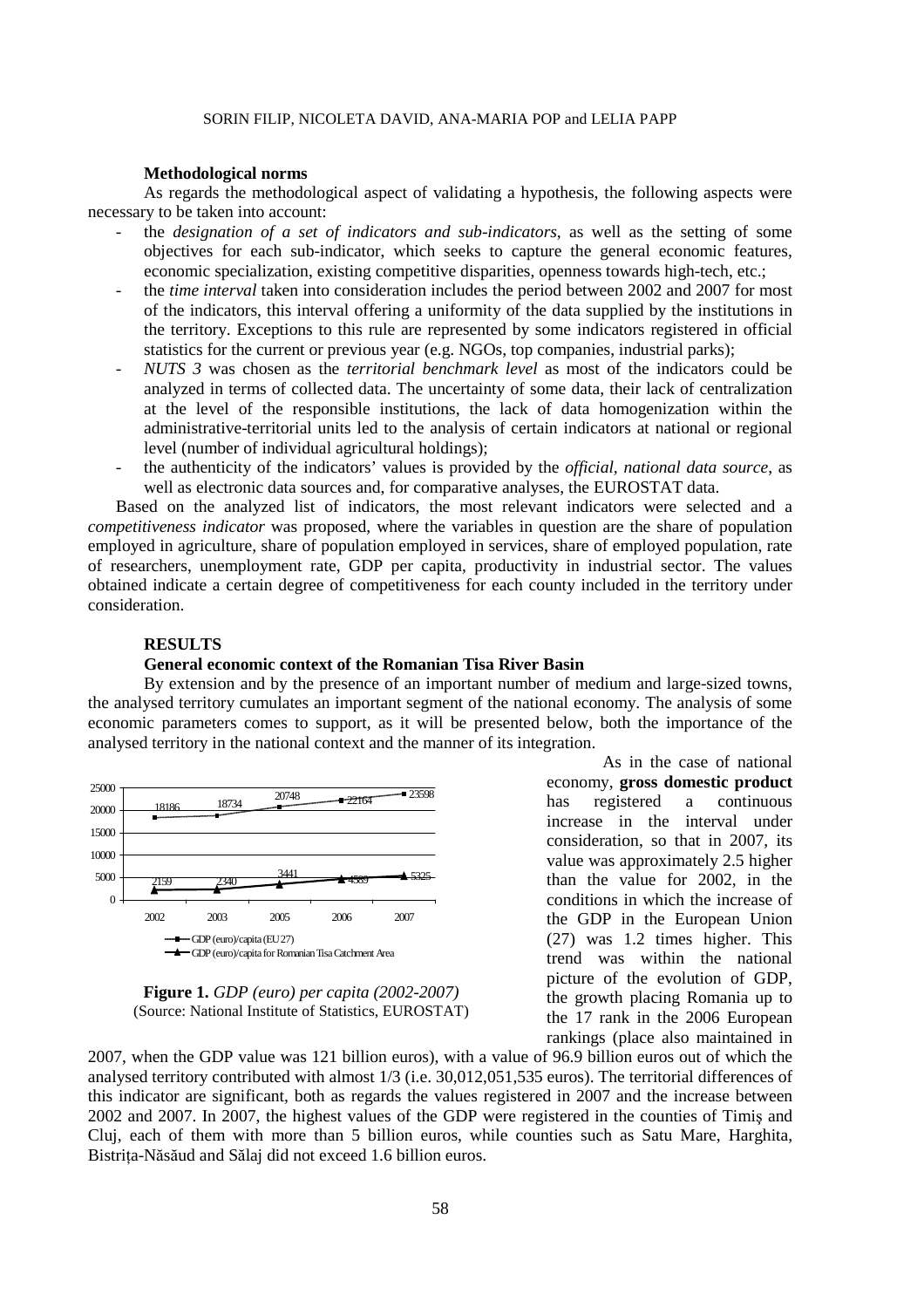Unfortunately, as the indicator **GDP per capita** puts Romania on the last places in the European rankings, in the case of the analysed territory this indicator reflects a poor economic condition, the value registered in 2007 being of 5,325 euros per capita. It must be remarked however that it is an encouraging trend for the above-mentioned interval, a reduction of differences taking place from 8.42 times in 2002 to "only" 4.43 times in 2007, in rapport with the European average. At territorial level, it appears that, in 2007, the value of this indicator ranged between 4,096 euros per capita in Maramureş and 8,464 euros per capita in Timiş County.

The contribution of the various economic branches to the formation of GDP presents important differences, the highest share belonging to services (52%), followed by industry (38%) and agriculture (10%); the contribution of the local economic sectors to the national GDP varies between 43% in the case of agriculture, 37% industry and 21% in the case of financial intermediaries.

**Gross value added** registered a trend fluctuating over time and differentiated at sectoral level. Thus, the intervals 2003-2004 and 2005-2006 registered increases of the GVA indicator, followed immediately by decreases in the following intervals: 2004-2005 and 2006-2007. Such an evolutionary pattern is specific to some economic sectors such as agriculture, hunting and forestry, extractive industry and manufacturing. There are, however, economic sectors that do not comply with the general pattern. This category of peculiar evolutions includes food industry, textile, wood, chemical, oreprocessing industry, whose landmark common with the general pattern is represented only by a peak associated to 2004, while 2005 is marked by an omnipresent decrease. Atypical evolutions occurred in the field of constructions, with a continuous increase, and in the electronic and optic equipments, where the peak was represented in 2005, as well as in the fields of education and health, where the common note was given by the maximum decrease registered in 2006, with values that fell under the levels registered in the previous years.

#### **Human resources**

One of the most important resources with economic valences, namely population, presents a series of peculiarities. The aspects regarding the occupational structure and the employment of the labour force are presented here.



**Figure 2.** *Share of employed population by sectors (2007)*  (Source: National Institute of Statistics)

The overall restructuring carried out in the national economy was reflected in the analysed area also, in multiple facets, including the **occupational structure of the population**. The evolution of this indicator in the interval under consideration is characterized by a numeric decrease in agriculture (-159,700 persons) and industry (-13,100 persons), while increases were registered in construction (+55,100 persons) and services (+235,900 persons). In these conditions, in 2007, the highest share belonged to services (40% of the total occupied population), while agriculture and industry registered 27% each and constructions 6% of the total employed

population. The analysis of the employed population by sectors at county level allows the emphasis of the following peculiarities: *employed population in agriculture* has the highest share in Maramureş County (38%) and the lowest in Sibiu County (16%); *population employed in industry* has the highest share in Arad County (32%), while the lowest value is registered in Cluj County (22%); *population employed in constructions* has the highest share in Cluj County (8%), while the lowest value is registered in Sălaj County (3%); *population employed in services* has the highest share in Cluj County (48%), while the lowest value is registered in Satu Mare County (32%).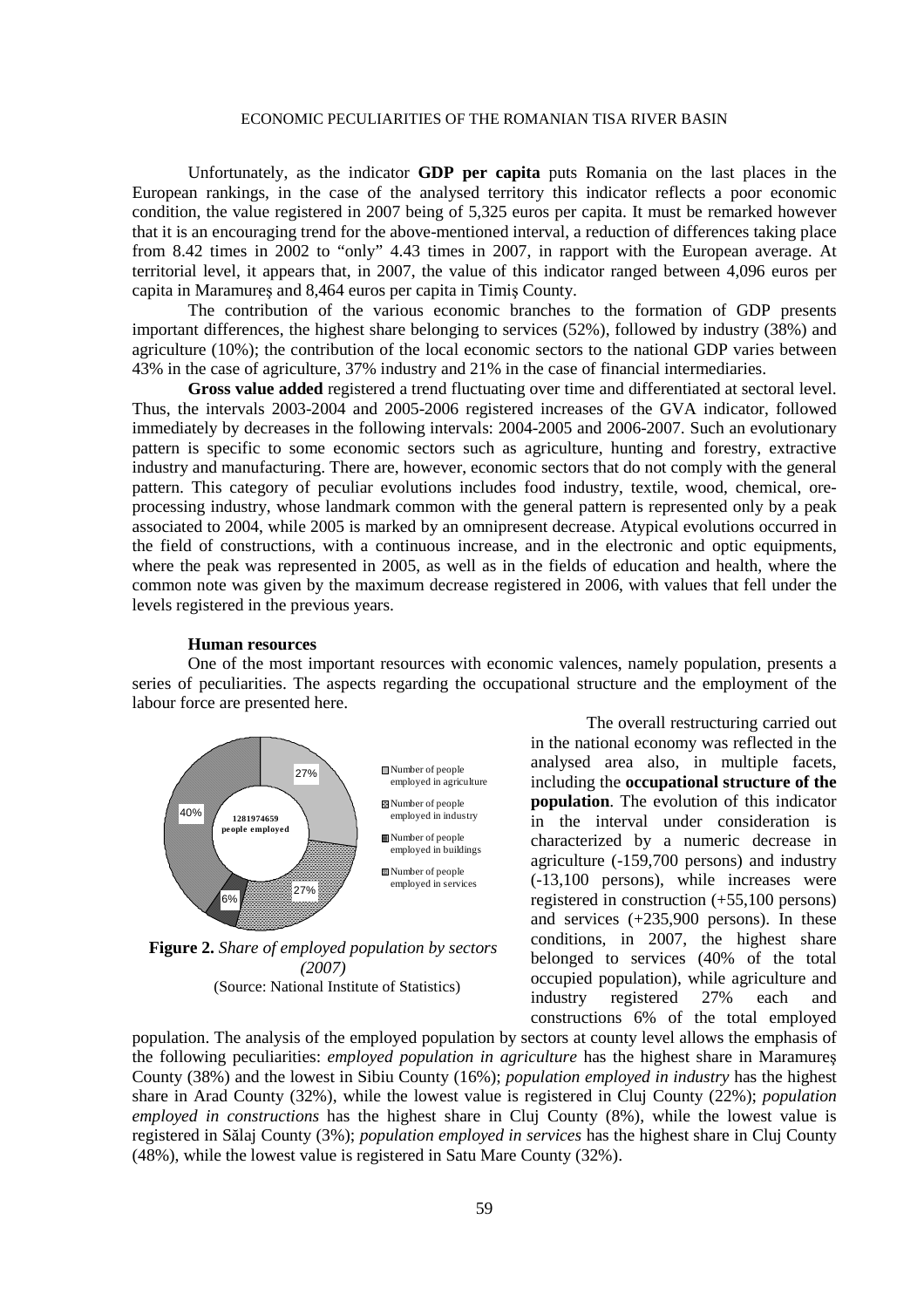#### SORIN FILIP, NICOLETA DAVID, ANA-MARIA POP and LELIA PAPP

It follows that the most important differences in the occupational structure are recorded in agriculture and services, namely the sectors that have a significant contribution to the modern characteristics of the economy of a territory.

Besides the distribution of human resources by economic sectors, very useful in assessing the competitiveness of an economy is the number of unemployed, reflecting the capacity of the territorial system to absorb the labour force (economic vivacity), on the one hand, and the capacity to reconvert professionally the persons seeking employment (socio-economic improvement), on the other hand. For 2007, the **number of unemployed** was highly differentiated, from 10,691 in Mureş County to 3,105 in Bistrița-Năsăud, while **unemployment rate** varied from 5.7 in Alba County to 1.6% in Timiș County. The latter indicator shows a positive situation, both in relation to the national average (6.4%) and in relation to the EU average (7.1%).



**Figure 3***. The registered unemployed (a) and the unemployment rate (b), by county (2007)*  (Source: National Institute of Statistics)

#### **Entrepreneurial environment**

Reflecting an amount of general legal and political conditions, as well as a series of local factors (e.g. fiscal facilities, real estate and infrastructure facilities), **the number of active economic agents** represents an indicator of prime importance in the economic characterisation of the analysed territory. If, as regards the number of active agents a series of significant differences can be observed (in 2007, for instance, the greatest number was registered in Cluj County  $-18,406$  and the smallest number was registered in Sălaj County – 3,409), as regards the increase of their number at county level, values are much more grouped, ranging between 1.36 (Harghita County), 1.37 (Mureş County) and 1.53 (Sălaj), 1.54 (Arad).

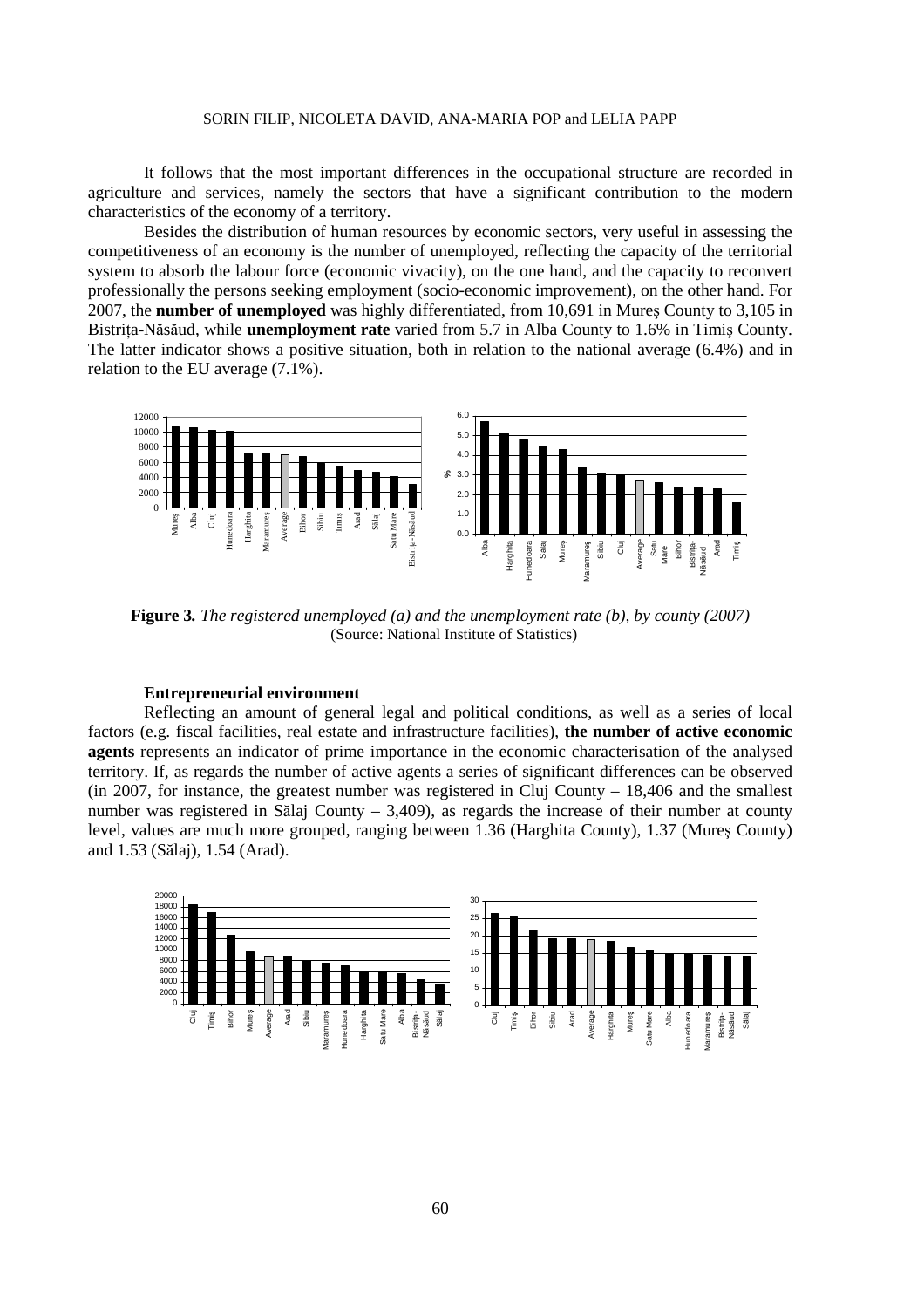

**Figure 4**. *The number of companies (a) and the number of companies/1000 inhabitants (b), 2007*  (Source: Data processed according to the information provided by the Ministry of Finances, National Institute of Statistics and the Trade Register)

Labour productivity registered, in accordance with the national evolution, a continuous increase in the analysed interval, so that, in 2007, the value of this indicator was 2.5 higher than in 2002. The highest value is associated to Alba County (3.3), while Arad County registered the lowest increase of labour productivity. In 2007, the highest value of labour productivity was registered in Timiş County (16,825 euros per employee) and the lowest value was registered in Maramureş County (10,581 euros per employee). In rapport with the national average, it is remarkable that, the value of labour productivity was constantly higher for the entire analysed area, reflecting an amount of positive factors, including the degree of technologization and the optimisation of the productive processes.

An important indicator in economic analysis is represented by the affirmation and the development of **NGOs**, mainly of those in the field of environmental protection, social services, education and research, with an obvious spatial development in the counties of Cluj, Timiş and Sibiu. The economic analysis also included the **spatial distribution of modern retail units**, noticing the presence of the great European commercial groups that tested successfully the Romanian market by opening some shopping chains of food and non-food products and some shopping networks of stores providing local products (according to *Piata, the Magazine of consumer goods, July 2010*).

# **Role of agriculture in the context of rural development**

Agriculture represents a basic branch of the regional economy, both by the tradition of its affirmation, being the oldest occupation, and by expansion, share, and productivity of activities that characterise it.

The distribution of **land fund** by use indicates that the agricultural land represents 60.7%, forested areas 31.4%, and other areas 7.8%. Out of the total agricultural areas, more than half of the area is used as arable land, followed by pastures (about 20%), grasslands, vineyards and vine nurseries, and orchards. As regards the Romanian Tisa catchment area, there is a clear proportion to the situation at national level, the area of lands remained the same between 2002 and 2007, namely 8,270,074 ha, but the structure of agricultural lands underwent slight changes: decreases in area appeared in the case of agricultural lands (5,109,392 ha, in 2002  $\rightarrow$  5,025,215 ha, in 2007), pastures  $(1,558,817 \text{ ha}, \text{in } 2002 \rightarrow 1,490,646 \text{ ha}, \text{in } 2007)$ , grasslands  $(902,788 \text{ ha}, \text{in } 2002 \rightarrow 899,617 \text{ ha}, \text{in } 2002 \rightarrow 1,490,646 \text{ ha}, \text{in } 2007)$ 2007), vineyards and vine nurseries (30,779 ha, in 2002  $\rightarrow$  25,054 ha, in 2007), orchards and orchard nurseries (74,338 ha, in 2002  $\rightarrow$  62 247 ha, in 2007), the only increases appearing in the case of arable lands (2,542,670 ha, in 2002  $\rightarrow$  2,547,651 ha, in 2007) and areas covered by forests and other forest lands (2,526,394 ha, in 2002  $\rightarrow$  2,599,335 ha, in 2007).

Land fund structure shows a predominance of agricultural land. Agricultural lands are predominant in all administrative units, the counties of Arad, Timiş, Bihor, and Satu Mare accounting for the largest weights. Among the productive agricultural lands, the majority (excepting pastures and natural grasslands) are intended for crops, but an important share of crop production on arable lands is used as fodder for livestock sector.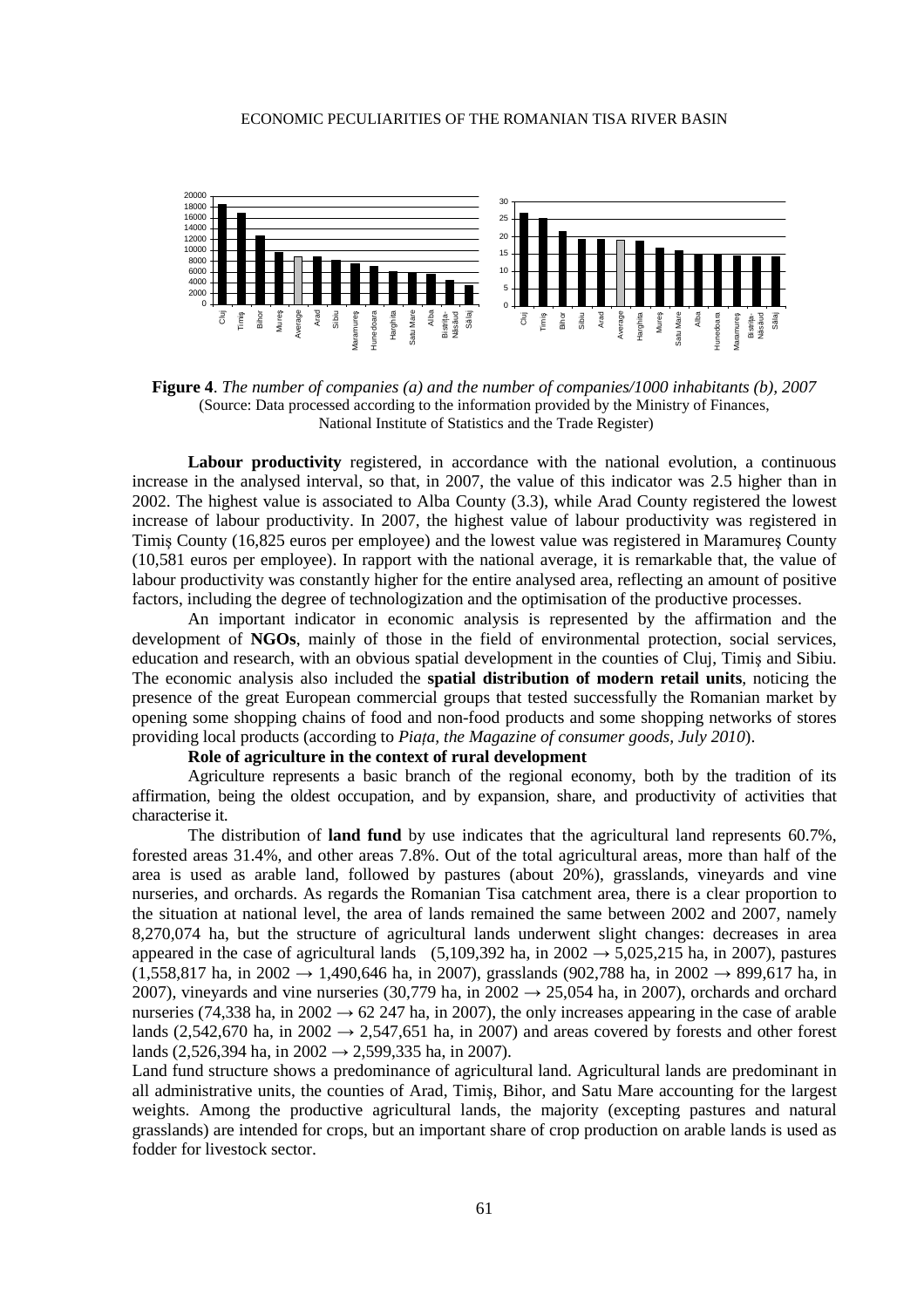**Table 3.** *Distribution of modern retail units (July 2010)*



 *1. Metro, 2. Real, 3. Selgros, 4. Carrefour, 5. Carrefour Ex., 6.Carrefour market, 7. Auchan, 8. Kaufland, 9. Plus, 10. Billa, 11. Penny, 12. EuroMarket, 13. Oncos, 14. MinimMax, 15. Atlantic, 16. ABC, 17. Unicarm, 18. Elso, 19. Dia Market, 20. Alimrom, 21. Discount, 22. Trei G, 23. Padis, 24. Nisijar, 25. Viky, 26. Dacia, 27. Ulpia Traiana, 28. Spar, 29. Nova Tim, 30. Nevada, 31. Succes, 32. Trident, 33. Mercur, 34. Skand Impex, 35. CBA Supermarket, 36. Perfect, 37. Sicom Com, 38. Darina, 39. Alcomsib, 40. Interex, 41. Fildenis, 42. Cora, 43. Santec, 44. Piramida, 45. Barta, 46. Liana, 47. Penny XXL, 48. Szuper,49. Szilvester, 50. Lelia* 

(Source: http://www.revista-piata.ro/c/document\_library/get\_file?p\_l\_id=73278&folderId=73323&name=DLFE-901.pdf, last accesed on 10.08.2010)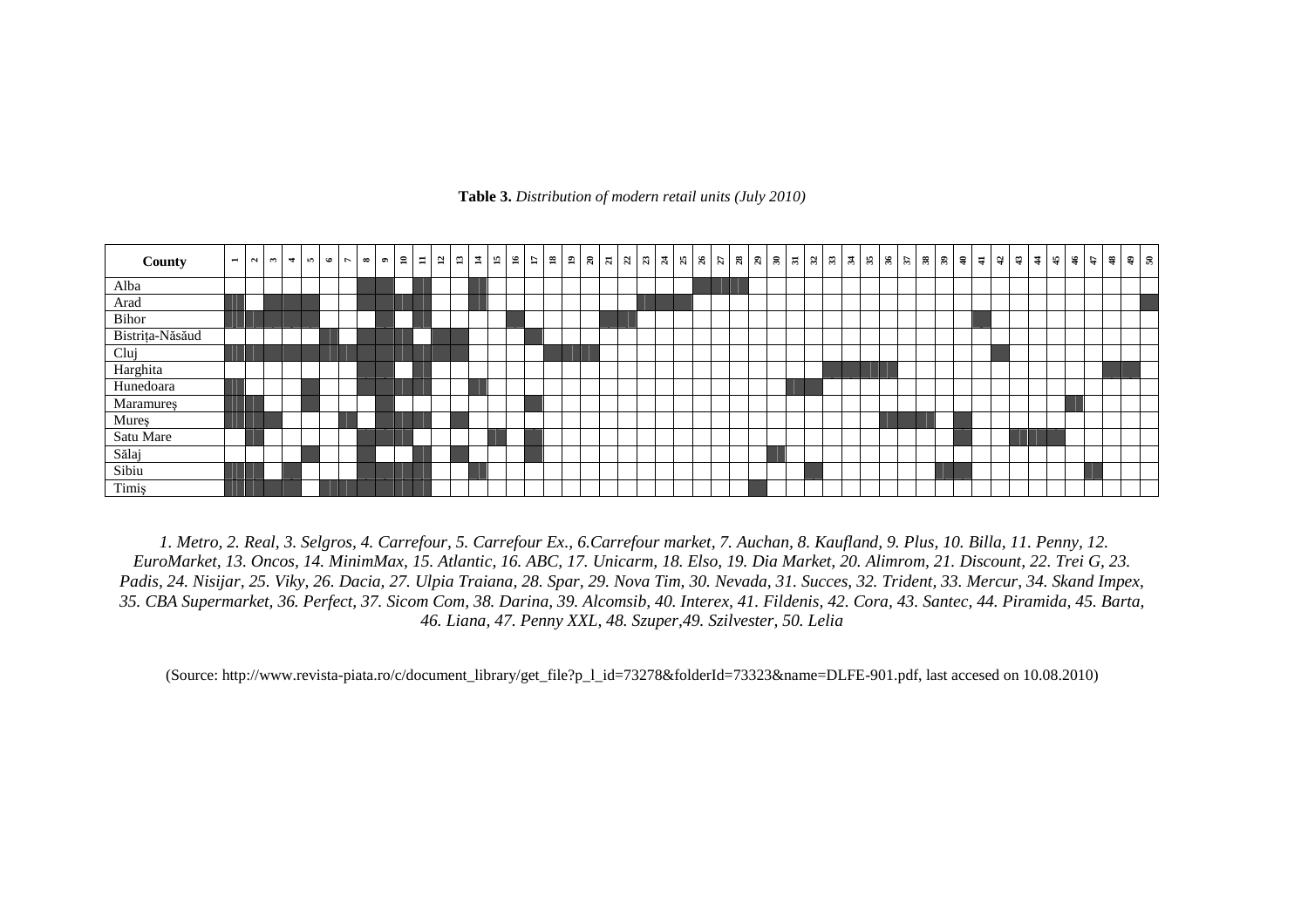In 2007, due to the excessive drought between 2006 and 2007, the yields were much lower compared to 2006, being about 50% of the total in the case of cereals, about 35% in the case of sunflower or about 67% for vegetables. In addition, the production of grapes and fruits accounted for about 96% and 73%, respectively, of the 2006 production. For the analysed period, decreases in production were recorded for the majority of crops with the exception of onions, tomatoes, and soy. Similar values were recorded for perennial plants, watermelons, and yellow melons, sunflower, sugar beet, and cereals.

The structure of cultivated lands is rather inappropriate to the requirements of a modern agriculture, with a share of over 63.9% of the arable land cultivated with cereals and low production per hectare, between 2,000 and 3,600 kg. The structure of field crops in a modern agriculture requires the expansion of lands cultivated with technical crops – sugar beet, oil plants, textile plants, medicinal plants, and fodder crops to support the livestock sector, whose share in agricultural lands must fluctuate around 30-35%. The high-yielding plants are also included – vegetables and grain legumes, whose current share in the structure of cultivated lands is rather low.

Due to favourable conditions of relief, climate, and vegetation, the livestock sector has an important position in the Romanian agriculture and represents one of the basic activities in rural areas. With the exception of sheep and goats, which registered increases in **livestock**, in the other livestock sectors significant decreases took place. The counties with the most important livestock productions are Timiş, Cluj, Bihor, Alba, and Mureş counties. The opposite situation appears in the case of Sălaj, Harghita, Hunedoara and Bistrița-Năsăud counties. They can be explained both by the different population size or the natural conditions unfavourable for farming and by the general standard of economic development of the respective counties.

**Livestock density**, expressed in livestock unit (LSU)/100 ha agricultural land, represents the indicator most specific to the livestock sector and reflects the importance of this branch as a whole (undifferentiated by species of animals). It has higher values around cities and towns as the animal products processing centres are located in cities and towns and their population represent the primary market. Both the plain areas and the mountain sectors of the Tisa basin recorded high values of livestock density, given the high percentage of the feed sector (pastures, natural grasslands, and fodder crops).

|                        | 2002       | 2003       | 2004       | 2005       | 2006       | 2007       |
|------------------------|------------|------------|------------|------------|------------|------------|
| LSU                    | 22,697,000 | 24.036.956 | 36.635.135 | 28,605,390 | 28,071,611 | 26.339.894 |
| Agricultural area (ha) | 5,109,392  | 4.995.107  | 5.079.390  | 5.026.261  | 4.991.879  | 5.025.215  |
| Density of LSU         | 44.42      | 48.12      | 7212       | 56.91      | 56.23      | 52.41      |

|  |  |  | Table 4. Density of LSU per 100 ha agricultural land |
|--|--|--|------------------------------------------------------|
|--|--|--|------------------------------------------------------|

Source: Data processed according to the information provided by the National Institute of Statistics

**Level of agricultural technology**. The great share of population working in agriculture (27%) reflects a low level of development and a strong tendency towards the subsistence character of the agricultural sector. The arable land per physical tractor is around 40 ha/tractor. It can be noticed that counties such as Bihor, Timiş, Arad, Mureş, Cluj hold the largest number of tractors, therefore we can talk about an increase in the efficiency of the production process. In the period between 2002 and 2007, while the surface of arable lands increased slightly (with 4,981 ha) on account of lands covered by the removed vineyards and orchards, the number of tractors and harvesters decreased with 772 and 673 units, respectively. The explanation lies both in the replacement of the old means with more modern and efficient ones and, especially, in the general restriction of agricultural activities (as shown by the massive food imports of Romania in the last decade).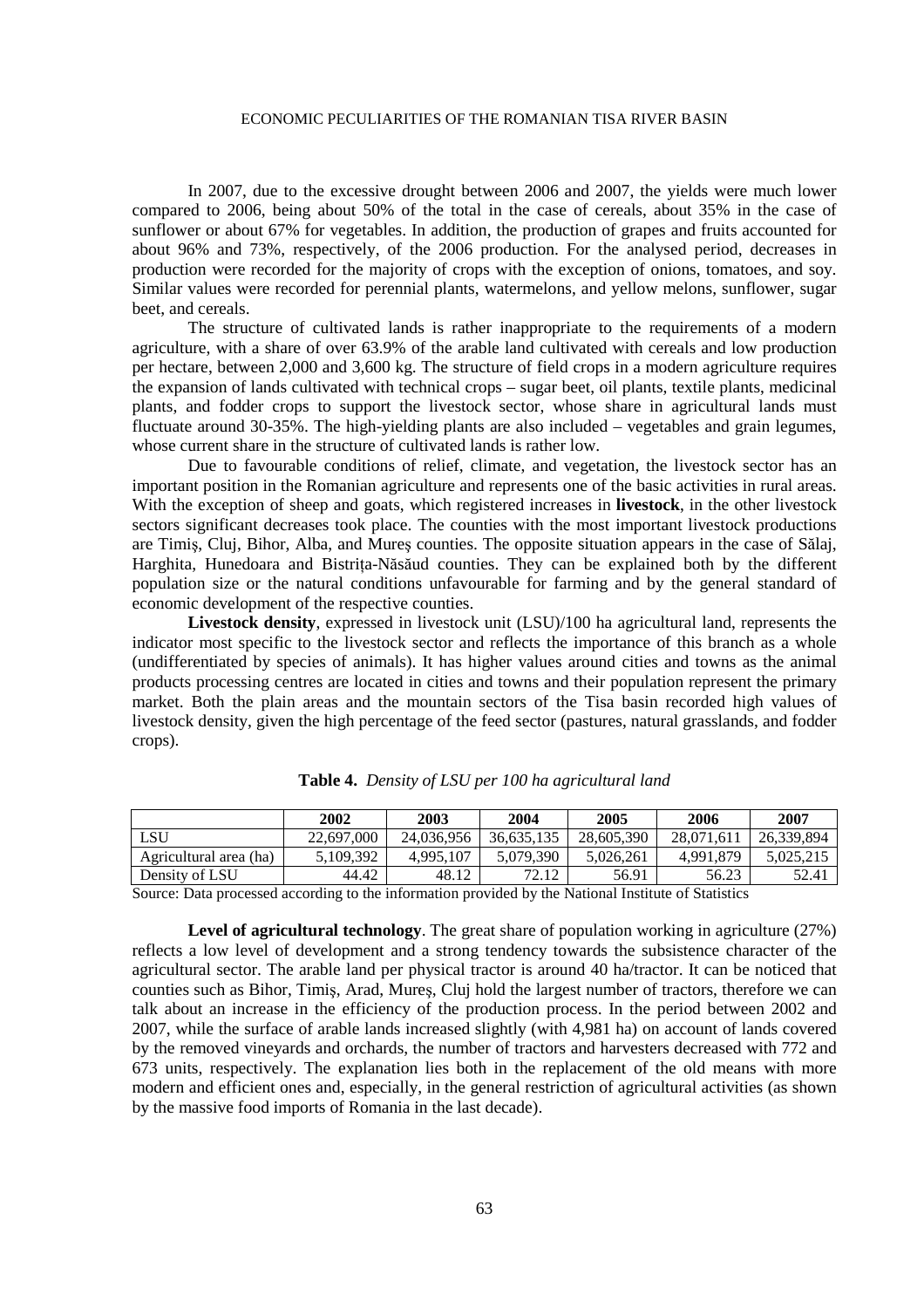

**Figure 6.** *Number of tractors and harvesters (2002-2007)*  (Source: National Institute of Statistics)

*Organic farming* can contribute decisively to the sustainable rural development, to the increase in the economic activities with an important added value and to an increased interest in rural areas. In 2007, there was a correlation between community legislation and the national one covering the objectives, principles and standards of organic farming. In addition, the production methods (vegetal and animal) and the standards of the ecological system were defined and regulated: labelling, processing, inspection, marketing and import.

Organic farming has experienced recently a dynamic evolution in Romania, both as regards the vegetal sector and the

livestock sector. Thus, in 2007, the total area cultivated by organic production method was about 221,411 ha, which represent an increase of about 13 times compared to the land cultivated in 2000 and 1.54 compared to 2005.

In the counties included in the Romanian Tisa basin, this type of agriculture shows nearly the same structural and dynamic features that define the national branch. Thus, if in the case of Timiş county there is a large area to practice the type in question (16,452 ha), other counties such as Harghita are only at the beginning of such an activity. An indicator of the development level of organic farming can be the number of certified organic agricultural products. From this point of view, the situation is different, the counties of Timis, Cluj, Bistrita-Năsăud, and Satu Mare having no patented product until the reference date, while other counties such as Maramureş, Sălaj, Arad, Alba, Mureş, Sibiu and Hunedoara have 1-4 certified products.

## **Performance of the industrial sector**

The analysis of the industrial sector was based on some indicators that facilitate assessments and comparisons of performance and its competitiveness.

 A first indicator taken into consideration refers to the **number of companies** operating in industry. The evolution of this indicator is marked by a continuous growth, so that, in 2007, there were more than 15,000 economic agents. The most numerous companies operated in the food industry field (2,251), followed by companies in the wood-processing field (2,194). The companies in the field of metal and metal products (1,843) and clothing (1,400) were also well represented. In addition, there were companies in the field of construction, whose number doubled in the interval between 2004 and 2007.

| <b>Economic activity</b> | 2004   | 2005   | 2006   | 2007   |
|--------------------------|--------|--------|--------|--------|
| Industrv                 | 12.301 | 13.654 | 14.450 | 15.504 |
| Construction             | 6.519  | 8.102  | 9,873  | 13.281 |
| <b>Total</b>             | 18.820 | 21,756 | 24.323 | 28,785 |

|  | <b>Table 5.</b> Evolution of the number of enterprises in industry and construction (2004-2007) |  |  |  |  |  |
|--|-------------------------------------------------------------------------------------------------|--|--|--|--|--|
|--|-------------------------------------------------------------------------------------------------|--|--|--|--|--|

Source: Data processed according to the information provided by the Ministry of Finances, National Institute of Statistics and the Trade Register

**Labour productivity** in industry and construction sector acts as a particularly relevant indicator in shaping the characteristics of economic competitiveness. The value of this indicator has increased 1.8 times in the analysed period, reaching an average of 44,108 euros per employee. Aboveaverage values were registered in the counties of Sibiu, Cluj, Timis, Mures, Bistrita-Năsăud and Alba.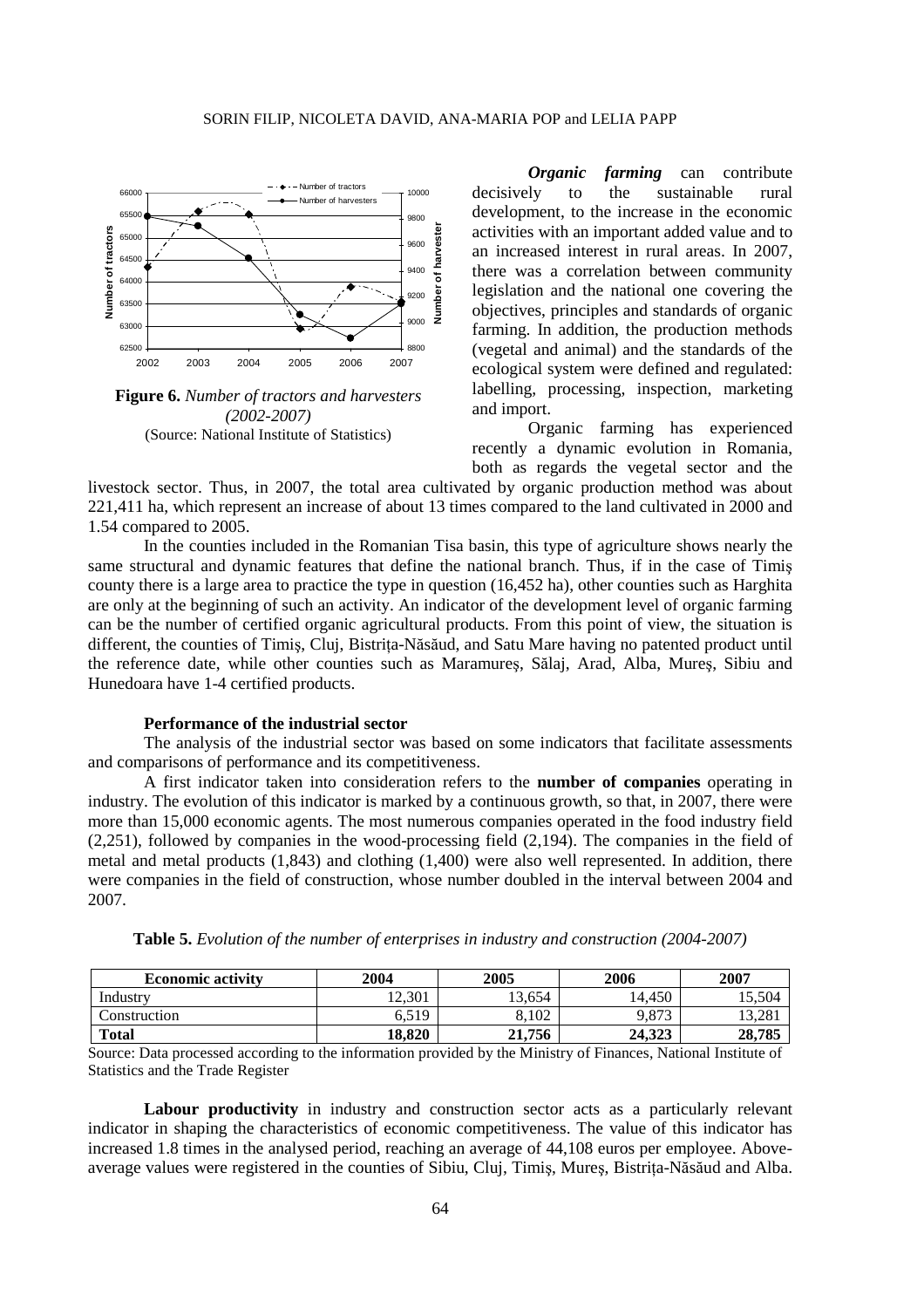At the level of industrial branches, the highest values for labour productivity were recorded in the extraction of hydrocarbons (160,281 euros per employee) and the lowest in the manufacture of wearing apparel (10,665 euros per employee) and manufacture of tobacco products (7,821 euros per employee).



**Figure 7.** *Labour productivity (euro), 2007*  (Source: National Institute of Statistics)

#### **The contribution of innovation in economic development**

The dynamics and competitiveness of any economy is based, inter alia, on the capacity for innovation, whether it is the innovation of technological processes, innovation in human resource management or other subdomain of the system.

Representing leading vectors for the innovation of the economic system, either directly or indirectly, the staff engaged in research activities represent a first marker taken into consideration for the analysis. The most important finding is that between 2002 and 2007, **the number of researchers** has recorded a general decrease. The most important decrease was recorded until 2005, when the total number of researchers reached a minimum (3,888), followed by a trend towards recovery until 2007 (5,089), but without reaching the initial effectives (6,799). The spatial distribution of the research staff presents great contrasts. The presence of some universities and research centres favours a relatively high number of researchers in some counties in 2007 (e.g. Cluj, Timiş, Arad, Sibiu), while other counties are characterized by significant deficits in this sector (e.g. Maramureş, Satu Mare, Harghita), up to the total absence of this professional category (Sălaj County).

Closely related to the presence, activity and the number of researchers, **the expenditures on research activity** presents, in turn, contrasting aspects, similar to those concerning the research staff. Thus, the largest amounts allocated to research expenses were recorded in 2007, in the counties of Cluj and Timiş, while in the county of Sălaj no funds were allocated for this purpose.

**Patent applications** recorded a general decreasing trend, from a total of 259 in 2002 to 211 in 2007. In 2007, the largest number of such applications was recorded in the counties of Timiş and Cluj, while the counties of Satu Mare and Harghita had one such application and Sălaj had none.

**Business infrastructure**, approached from the industrial parks viewpoint, was represented almost in every county. Exceptions were the counties of Harghita and Maramureş, but which benefit by either a series of projects for setting up industrial parks (e.g. five projects in Harghita County), or by the existence of some business incubators (e.g. the business incubator in Baia Mare). In the other counties, the number of existent industrial parks reaches 18, at county level their number ranging between one and four. It must be noted that the largest number of industrial parks is in Cluj County (four). As a negative aspect, it is observed that sometimes, despite the existence of the infrastructure specific to such sites, they are underused, such as in the case of the Jibou Industrial Park, Sălaj County.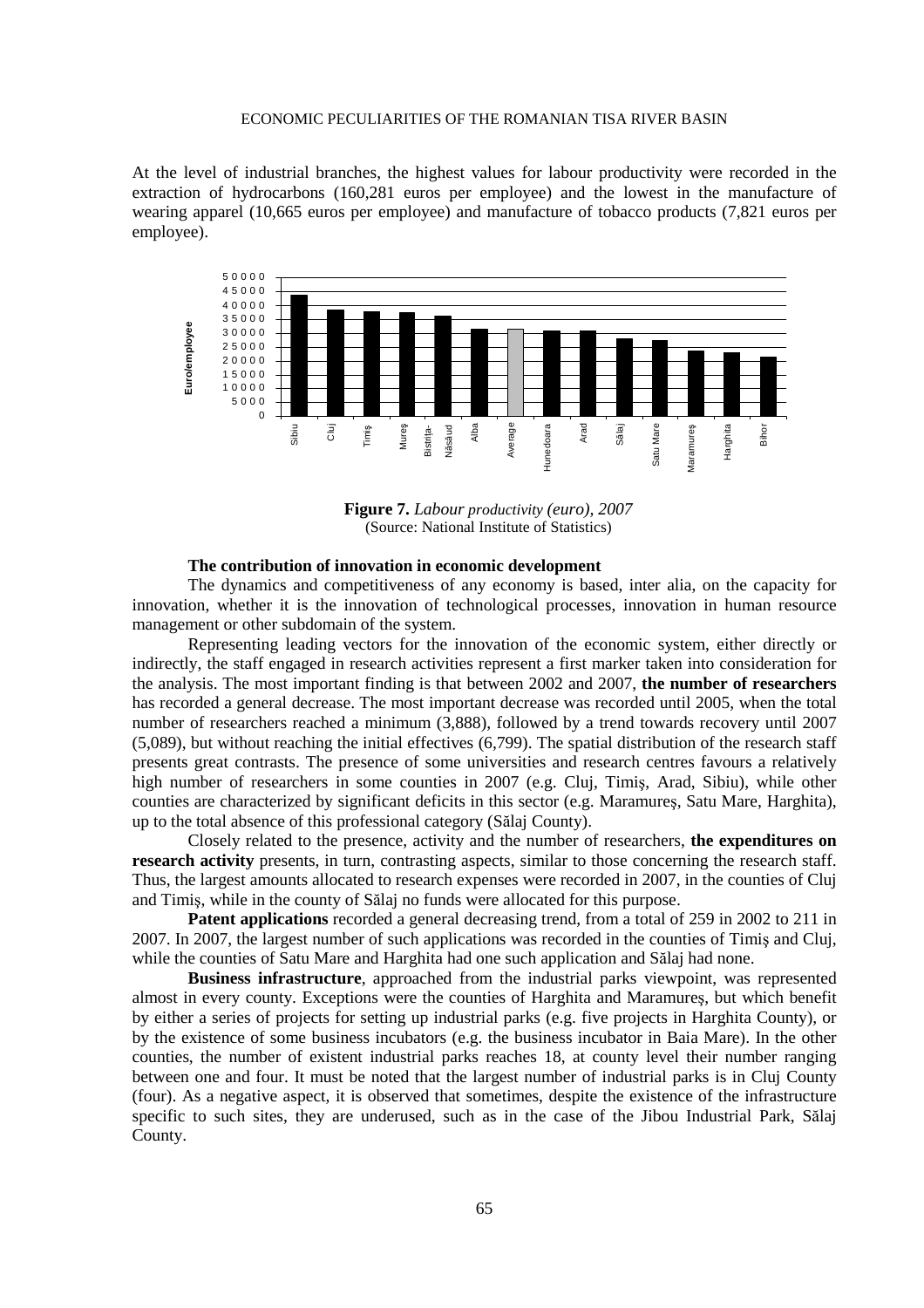#### SORIN FILIP, NICOLETA DAVID, ANA-MARIA POP and LELIA PAPP

#### **Index of competitiveness**

The assessment of the economic competitiveness and the achievement of some comparisons between the economic competitiveness of the counties in the studied area were accomplished by incorporating the data with an increased significance for the economic status. Thus, a series of indicators were taken into account, with diagnostic valences for the economic "modernity" and "competitiveness":

- a. share of population employed in agriculture;
- b. share of population employed in services;
- c. share of employed population (of the total population aged 15-64);
- d. rate of researchers;
- e. unemployment rate;
- f. GDP per inhabitant;
- g. productivity in the industrial sector.

Depending on the descriptive relation of direct or inverse proportion with the state of economy, these indicators were engaged under the form of a formula, as follows:

$$
Q = Z \times K \quad (1), \text{ where:}
$$
\n
$$
Z = \frac{b+c+d}{a+e} \quad (2) \text{ and } K = f + g \quad (3),
$$
\ni.e.

where Q represents the index of competitiveness, with adimensional character.

 $a + e$ 

+



**Figure 8.** *Index of competitiveness (Q)*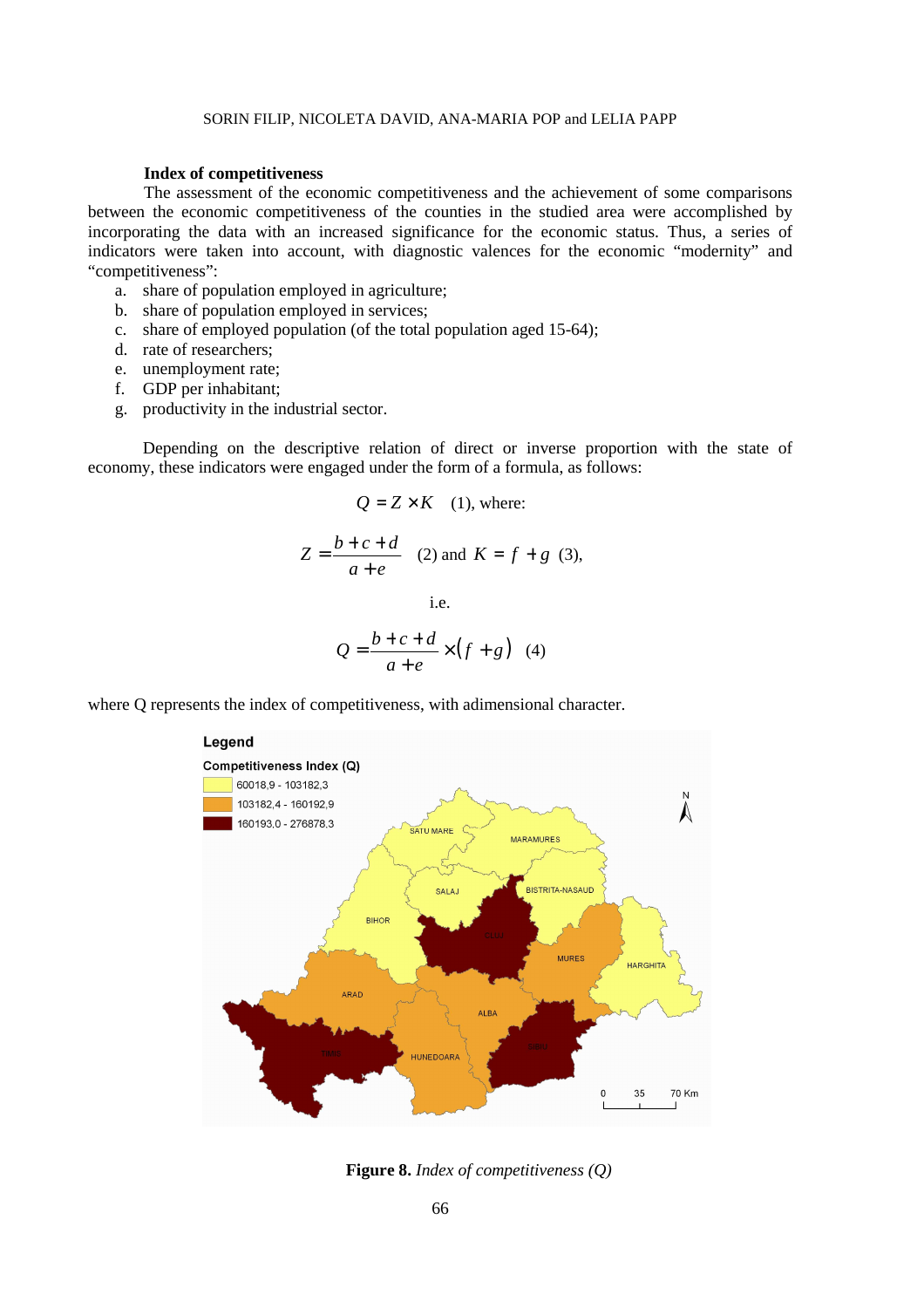The values of the Q indicator resulted for the analysed counties range between 60018.9 (Maramureş) and 276878.3 (Sibiu). They were grouped in three size classes using Jenks classification algorithm. Following this operation, the counties were grouped as below:

- *counties with low economic competitiveness* (Maramureş, Bihor, Sălaj, Satu Mare and Bistrita):
- *counties with medium economic competitiveness* (Alba, Mureş, Hunedoara and Arad);
- *counties with high economic competitiveness* (Cluj, Timiş and Sibiu).

# **CONCLUSIONS**

 The analysis of the current status of the Romanian Tisa Catchment Area reflects, at medium scale, the same evolutionary trend as the national one. The assessment of the competitiveness degree of an economy, made at global and European level, factually demonstrates the existence of an average competitive status for Romania, if reported to the global level, and a low position if compared to the other European countries. The causes of this position, certified by the centralised responses of some interviewed respondents – analysis found in *The Global Competitiveness Report 2009-2010*, are represented by the fiscal provisions, instability of the political climate, access to financing sources, administrative bureaucracy of institutions, insufficiently trained professional staff, inflation, etc.

 The list of indicators suggested for the economy of the region under consideration, materialised in the individualisation of an index of competitiveness, disapproves the hypothesis launched within this research, the economy of the Romanian Tisa Basin being an *economy with a low degree of competitiveness*. At county level, there are several departmental units (Cluj, Sibiu, Timiş), which, due to the polarization exerted by the county seat, manage to infuse economy, *in relative terms*, with a competitive spirit. This is largely due to the lack of temporal-spatial and structural continuity at the level of the economic sectors with a traditional vivacity (e.g. steel industry, manufacture of basic metals, manufacture of machinery).

 In terms of *productivity*, there is an upward trend at regional level, unlike the values recorded at national level, aspect that betrays a high level of technology, as well as a good optimization of agricultural production. A positive evolution also characterizes *the employment rate*, during the same time interval taken into consideration, contrary to the unfavourable situation recorded at national level. In addition, an increase in the number of population employed in services was also recorded, which is encouraging especially in terms of highlighting the quality of labour resources or the development of the research-development-innovation subsector. The highest discrepancies are registered when it comes to *innovation*, the innovation capacity recording an obvious regression, with a strong local concentration.

 The *sequential* (at the level of sub-branches or industrial units) and *insular* manifestation (at the territorial level) of some economic "*peaks*" *do not compensate the general deficiencies* found both at the level of some global indicators (e.g. GDP) and at the level of some specialised indicators (e.g. labour productivity in industry); this is the same for the index of competitiveness, whose values indicate significant differences between the analysed counties. The repercussions of the extended economic transition, from the centralized system to the market economy, upon the social subsystem is added to the overall picture as a factor inhibiting economy, especially in the case of some counties that have experienced more such phenomena (e.g. the international migration of labour force from the counties of Maramures, Bistrita-Năsăud and Satu Mare).

 Last but not least, other factors that were not covered by the present study are directly involved in shaping some restrictive premises in relation to the economic activities, as is the case of transport infrastructure or those related to the legislative stability in the economic field.